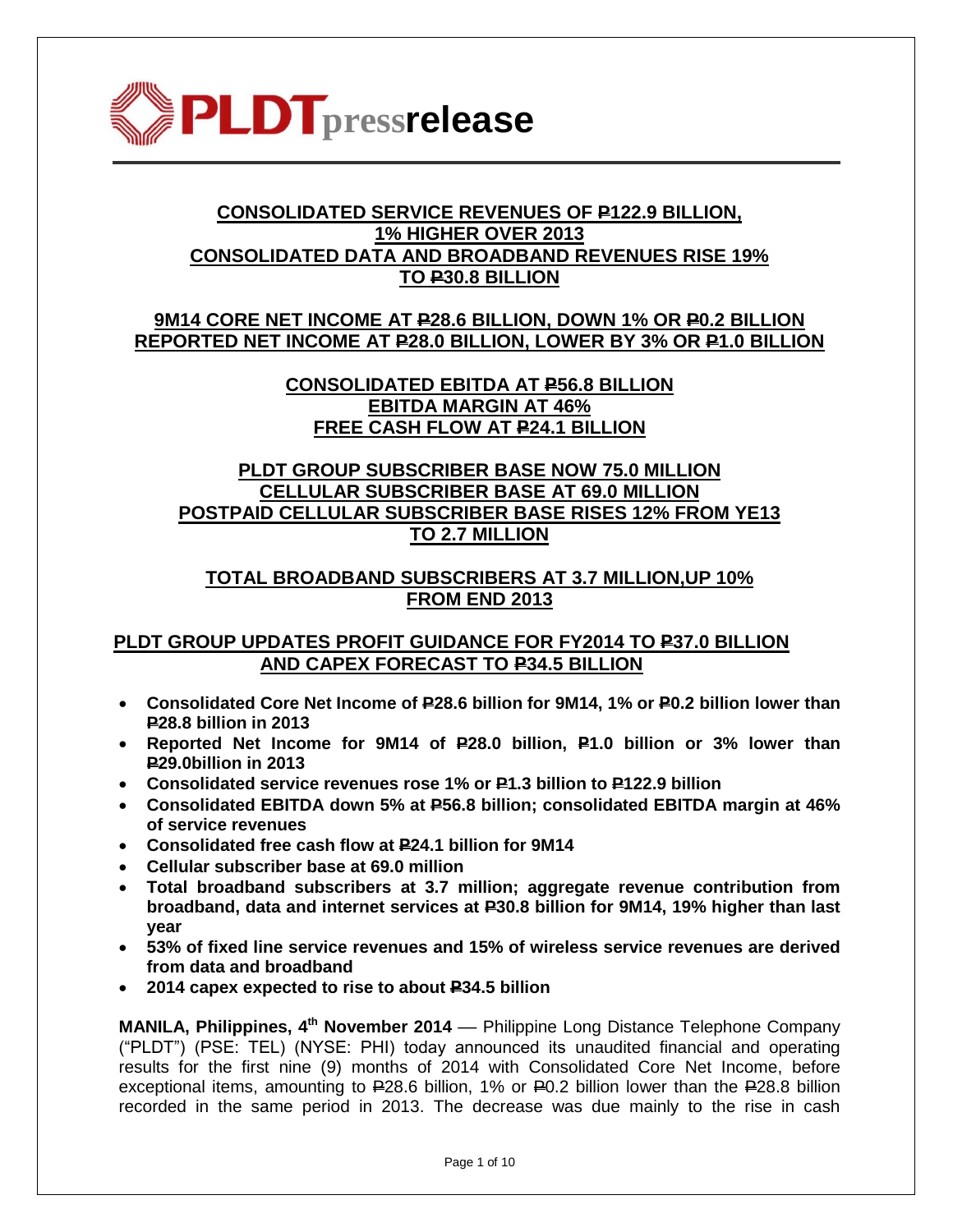operating expenses, particularly rent and maintenance costs, an increase in product subsidies and a higher provision for income tax.

Reported Net Income, after reflecting exceptional transactions for the period, declined 3% to P28.0 billion, from P29.0 billion in the same period in 2013, as a result of:

- the dip in core net income;
- the absence of the contribution from discontinued operations recorded in 9M2013;
- the retroactive effect of the adoption of revised Philippine Accounting Standard 19 which affected cash operating expenses in 9M2013;
- lower foreign exchange and derivative losses; and
- the impairment of transport network assets resulting from the recent network upgrade.

EBITDA margin for the period was at 46%. Consolidated EBITDA for the first nine (9) months of 2014 was 5% lower at  $E$ 56.8 billion compared with the same period last year, as the increase in service revenues was offset by higher cash operating expenses and subsidies.

Consolidated service revenues for the period grew 1% to P122.9 billion, as revenues from the data and broadband and domestic voice businesses offset the declines from international and national long distance streams.

Consolidated free cash flow for the first three (3) quarters of the year remained robust at  $E$ 24.1 billion. Consolidated capital expenditures for the period amounted to  $\textsf{\textbf{P}}16.0$  billion,  $\textsf{\textbf{P}}1.1$  billion higher than the capex for the same period in 2013. We expect higher capex levels for 2014, to be carried over into 2015 in light of the market"s continued appetite for data services. While we have already modernized and expanded our networks, we are accelerating our data capacity build-out due to the free internet promo as well as our TD-LTE build-out to meet increasing fixed wireless data demand. Capital expenditures for 2014 are projected to be approximately P34.5 billion compared to an earlier projected number of P32 billion..

The Group's consolidated net debt stood at US\$2.4 billion as at  $30<sup>th</sup>$  September 2014, with net debt to EBITDA at 1.46x. Gross debt amounted to US\$3.0 billion. The Group"s debt maturities continue to be well spread out, with over  $75\%$  due in and after 2017, including  $\equiv$ 15.0 billion of fixed rate retail bonds issued in January 2014. The percentage of US dollar-denominated debt to the Group's total debt portfolio is at 47%. Taking into account our peso borrowings, our hedges and our U. S. dollar cash holdings, only 36% of total debt remains unhedged. The Group"s cash and short-term securities are invested primarily in bank placements and Government securities. PLDT was the first Philippine company to be rated "investment grade" by three major international ratings agencies, namely Fitch Ratings, Moody"s and Standard and Poor"s.

In August 2014, PLDT invested €333 million in Rocket Internet AG which is equivalent to a 6.6% stake in Rocket, post-IPO. At Rocket"s closing share price on 3rd November 2014 of €41.50, PLDT"s stake is worth €419 million. PLDT is represented by its President and CEO, Napoleon L. Nazareno, on Rocket"s nine-seat Supervisory Board. PLDT and Rocket are presently developing a "proof of concept" that integrates Smart Money"s payment platform in selected Rocket e-commerce businesses in the Philippines (i.e., Zalora, EasyTaxi and foodpanda) with a target launch before year end. The model is also expected to be adopted in other international markets where Rocket operates.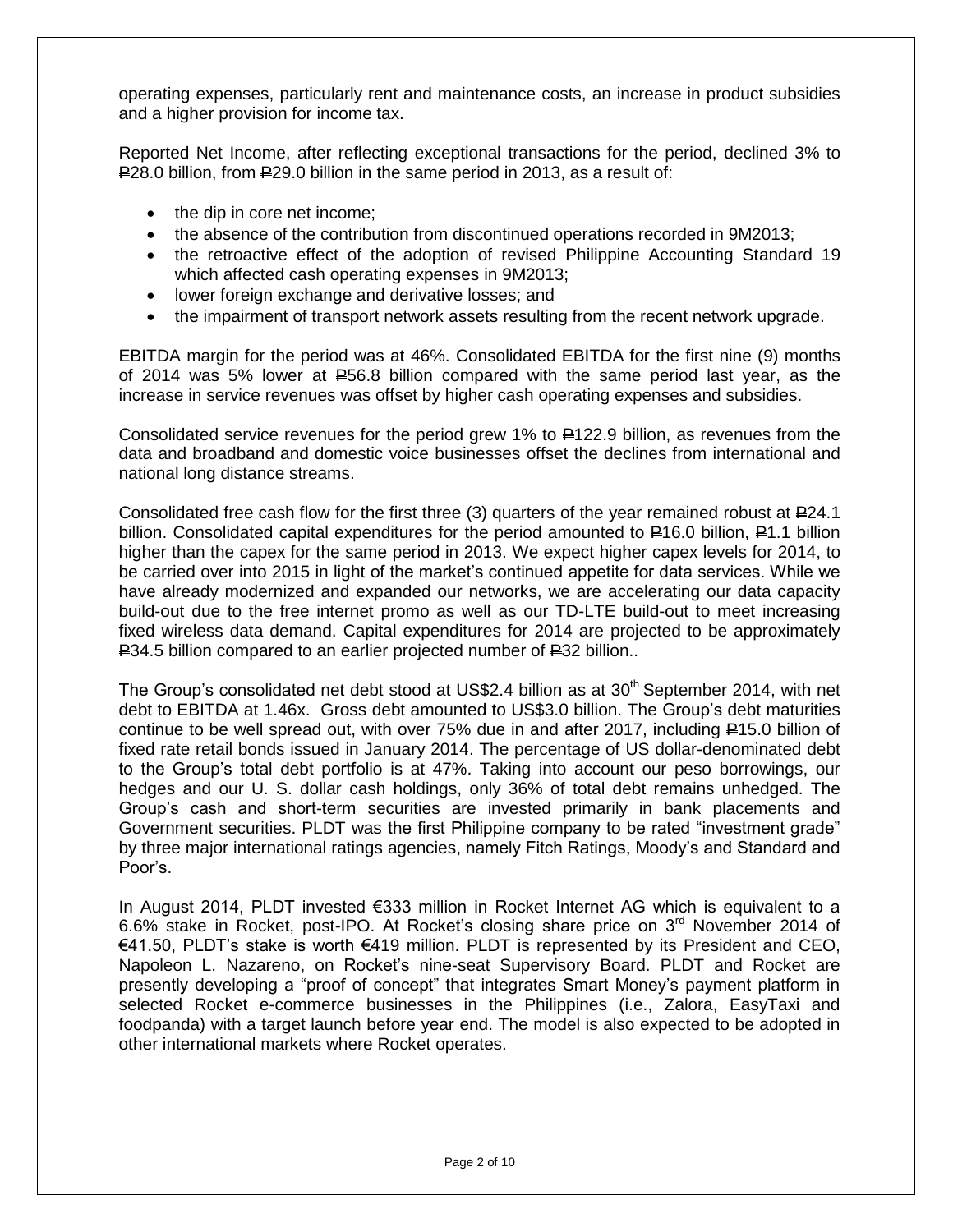## **Broadband**

Total broadband and internet revenues for the first nine (9) months of 2014 totaled P23.4billion, a 20% growth year-on-year; broadband and internet now account for 19% of total Group service revenues. Wireless broadband revenues, exclusive of mobile Internet revenues, increased by 7% to  $\blacktriangleright$  7.5 billion, compared with the  $\blacktriangleright$  2.0 billion recorded last year. Moreover, mobile Internet usage continues to grow strongly, with mobile Internet revenues increasing by 69% to P5.7 billion in the period under review from P3.4 billion in 2013.

PLDT Group fixed broadband businesses generated P10.2 billion in revenues for the first three (3) quarters of the year, up by 12% from P9.1 billion in the same period in 2013.

The Group"s combined broadband subscriber base stood at 3.7 million at the end of September 2014. *Smart Broadband*, Smart"s wireless broadband service offered through its wholly-owned subsidiary Smart Broadband, Inc., had a wireless broadband subscriber base of nearly 2.1 million at the end of the period, about 1.6 million of whom were on *Smart Broadband's* prepaid service. In addition, *Sun Cellular* had a wireless broadband subscriber base of close to 600,000. Meanwhile, PLDT"s fixed broadband subscribers increased by 11% from the end of 2013, bringing the total fixed broadband subscriber base to 1.1 million for the first nine months of 2014, and now represent 48% of the fixed line subscriber base.

On 26th September, *Smart*, *Sun Cellular*, and *Talk 'N Text* launched a free Internet promo whereby subscribers can avail of 30MB of data usage per day, excluding video streaming, VoIP and chat applications, free of charge. The promo runs until 5<sup>th</sup> January 2015.

*"*We are heartened by the encouraging response to our free Internet promo, more so when we note the significant number of first-time users. We have always believed in the Filipino"s propensity for data usage and we are more than happy to provide them access to it. After all, we made "Internet for All" our battle cry as far back as 2011," said **Orlando B. Vea, Smart Chief Wireless Adviser**.

## **Cellular**

Wireless subsidiaries Smart Communications, Inc ("Smart") and Digitel Mobile ("Digitel") together continue to lead the industry in terms of both revenues and subscribers. Wireless service revenues of  $E$ 85.8 billion for the first nine (9) months of 2014 were slightly behind the P86.4 billion recognized in the same period last year, reflecting the pressure on SMS and inbound international revenues.

Postpaid revenues now account for 20% of total cellular revenues, having grown 14% to  $\text{\textsterling}15.8$ billion at the end of September 2014.

The PLDT Group's total cellular subscriber base at the end of September 2014 stood at 69.0 million, broken down as follows: Smart had 25.7 million subscribers under its mainstream *Smart* brands; value brand *Talk 'N Text* ended with 27.8 million subscribers; and there were 15.5 million *Sun Cellular* subscribers.

The Group"s combined postpaid cellular subscriber base grew by over 278,000 from the end of 2013, rising to just under 2.7 million at the end of the period, while the combined prepaid base stood at 66.4 million.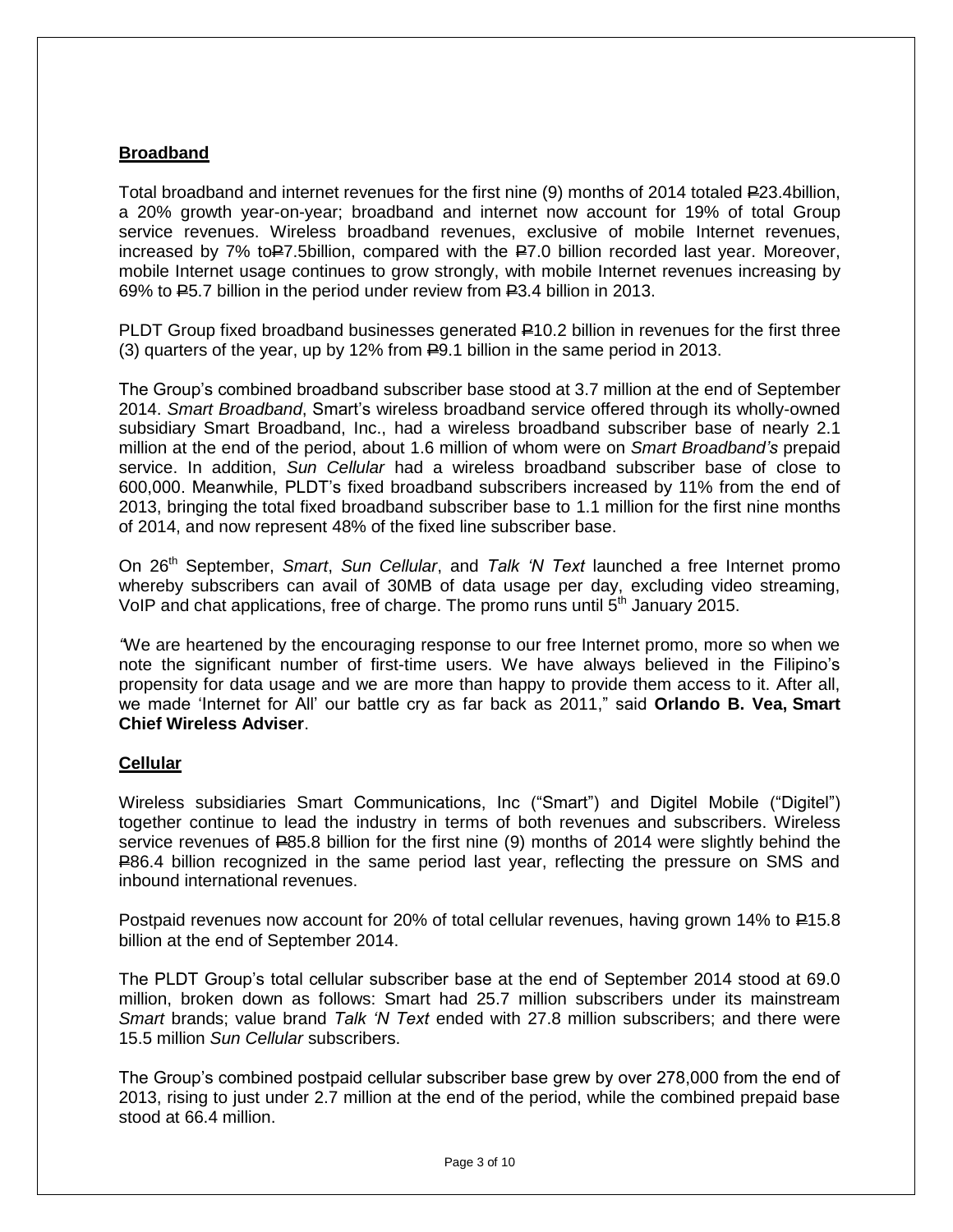## **Fixed Line**

Fixed line service revenues for the first nine (9) months of 2014, net of interconnection costs, increased to P42.3 billion, or 6%, from P40.0billion in the same period last year. PLDT data and fixed broadband revenues, representing 53% of total fixed line revenues, continued to grow on the back of a 12% increase in fixed broadband revenues, an 8% rise in corporate data and other network services, and a 20% increase in data center revenues. Combined ILD and NLD businesses of PLDT, representing 14% of fixed line revenues, declined by 6%. Fixed domestic voice revenues, which now only accounts for 29% of total fixed line revenues, were higher by 1% at  $E$ 12.4 billion.

The fixed line subscriber base reached about 2.2 million at the end of September 2014, about 48% of whom have fixed broadband subscriptions.

"Competition has been escalating on all fronts and we have responded to protect market share. In addition*,* we are fast tracking our data capacity build-out due to the positive response to our free Internet promo as well as our TD-LTE build-out to meet increasing fixed wireless data demand. In light of the market"s continued appetite for data services, we expect higher capex levels for 2014 and 2015," declared **Nazareno.**

## **Conclusion**

"Our third quarter results reflect intensifying competition in the cellular space of our business, to which we have taken measures to respond to competition and stabilize our share of market. *Smart, Sun* and *Talk 'N Text* undertook to match or neutralize price aggression on the prepaid front, effectively lowering price points for the same level of activity. This overall "discounting" of the market, coupled with the continued decline in inbound international business, weakened service revenues. Furthermore, in order to increase and monetize data usage, we supported the rise in smartphone penetration which however presents a double-edged situation – even as mobile Internet revenues continue their double-digit growth rate, SMS usage continues to be adversely affected by the spreading popularity of messaging apps. We also saw an increase in cash operating expenses, mainly from higher than expected rent and utility costs and higher cellular product subsidies, which taken with the lower wireless revenues, resulted in reduced EBITDA and profits for the quarter.

In contrast, our Fixed Line business continues to grow and remain strong – with higher revenues and EBITDA.

We expect competition to remain keen in the fourth quarter of the year, and possibly beyond 2014 as well. Based on this market assessment and on information currently available to the Company, PLDT is revising its profit guidance for the full year to P37.0 billion, from the P39.5 billion previously disclosed," concluded **Manuel V. Pangilinan, PLDT Chairman.**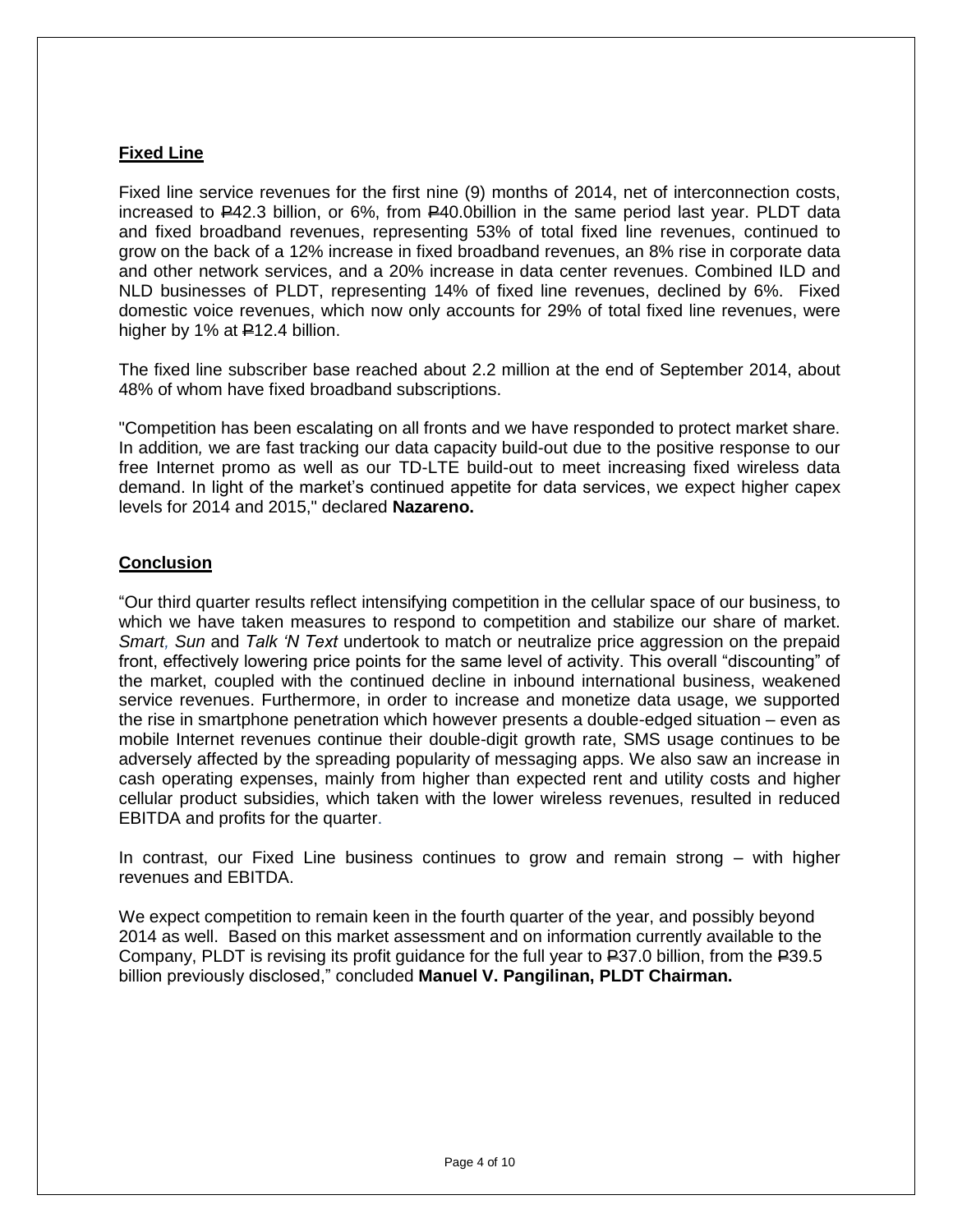|                                                                                        | Nine months ended September 30 |                  |             | Three months ended September 30 |                |                |  |
|----------------------------------------------------------------------------------------|--------------------------------|------------------|-------------|---------------------------------|----------------|----------------|--|
|                                                                                        | 2014                           | 2013             | % Change    | 2014                            | 2013           | % Change       |  |
|                                                                                        | (unaudited)                    |                  | (unaudited) |                                 |                |                |  |
| Service revenues                                                                       | 122,910                        | 121,604          | 1%          | 40,380                          | 40,567         |                |  |
| <b>Total revenues</b>                                                                  | 127,270                        | 124,585          | 2%          | 41,842                          | 41,584         | 1%             |  |
| <b>Expenses</b>                                                                        | 93,506                         | 89,218           | 5%          | 30,991                          | 30,113         | 3%             |  |
| Income before income tax                                                               | 36,703                         | 33,197           | 11%         | 10,467                          | 10,659         | (2%)           |  |
| Provision for income tax                                                               | 8,766                          | 6,271            | 40%         | 2,531                           | 1,594          | 59%            |  |
| Net income - attributable to equity<br>holders of PLDT<br><b>Continuing Operations</b> | 27,957<br>27,957               | 28,954<br>26,885 | (3%)<br>4%  | 7,934<br>7,934                  | 9,247<br>9,041 | (14%)<br>(12%) |  |
| <b>Discontinued Operations</b>                                                         |                                | 2,069            | $(100\%)$   |                                 | 206            | $(100\%)$      |  |
| Core net income (a)                                                                    | 28,561                         | 28,786           | (1%)        | 8,727                           | 9,391          | (7%)           |  |
| <b>Continuing Operations</b>                                                           | 28,561                         | 28,885           | (1%)        | 8.727                           | 9,391          | (7%)           |  |
| <b>Discontinued Operations</b>                                                         |                                | (99)             | 100%        |                                 |                |                |  |
| EPS (based on net income - attributable to equity holders of PLDT)                     |                                |                  |             |                                 |                |                |  |
| EPS, Basic                                                                             | 129.19                         | 133.81           | (3%)        | 36.65                           | 42.72          | (14%)          |  |
| EPS, Diluted                                                                           | 129.19                         | 133.81           | (3%)        | 36.65                           | 42.72          | (14%)          |  |
| EPS (based on Core Net Income)                                                         |                                |                  |             |                                 |                |                |  |
| EPS, Basic                                                                             | 131.99                         | 133.03           | (1%)        | 40.33                           | 43.39          | (7%)           |  |
| EPS, Diluted                                                                           | 131.99                         | 133.03           | (1%)        | 40.33                           | 43.39          | (7%)           |  |

**PLDT Consolidated**

*(a) Net income as adjusted for the net effect of gain/loss on FX, derivative transactions, retroactive effect of adoption of Revised PAS 19, asset impairment on noncurrent assets*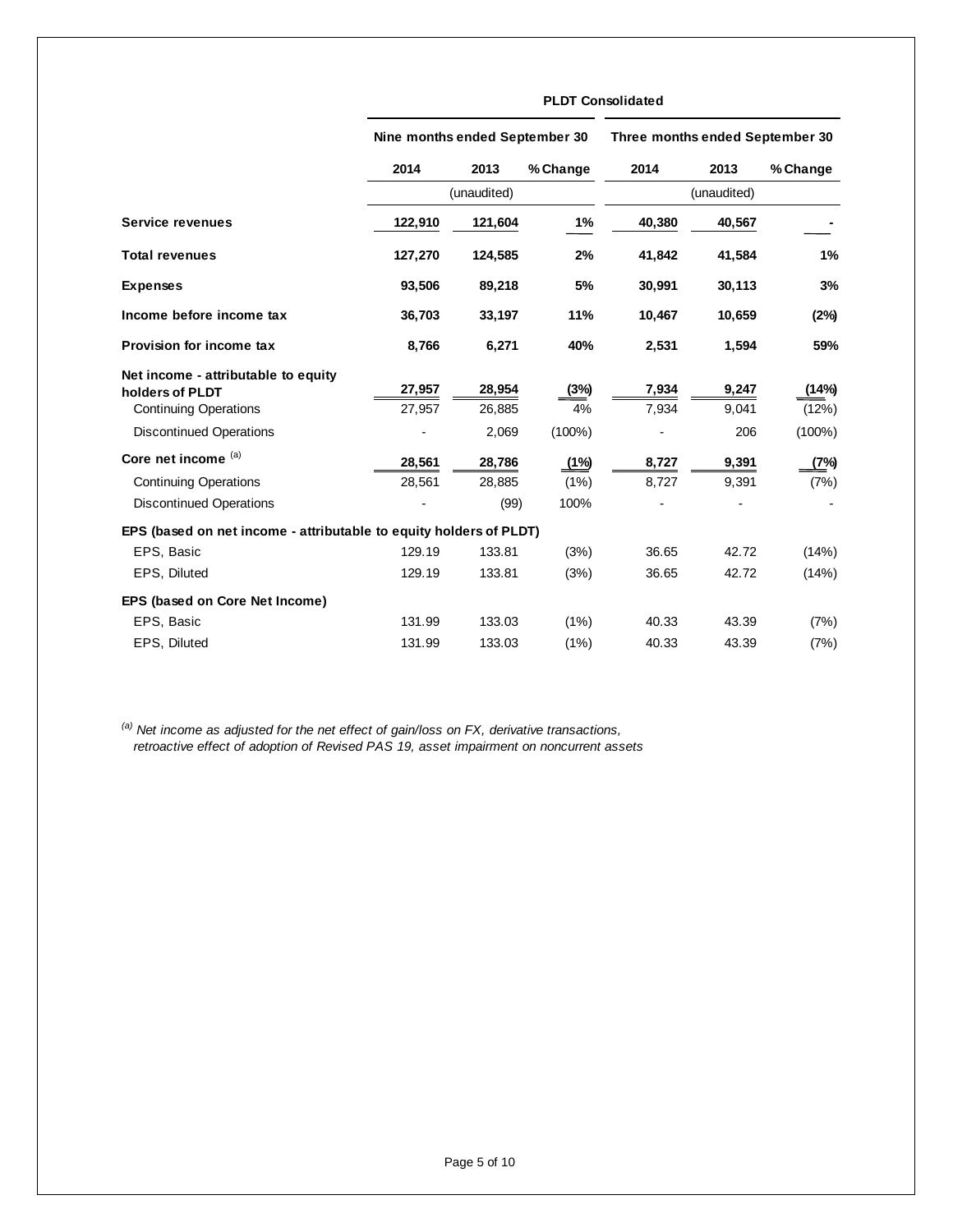### PHILIPPINE LONG DISTANCE TELEPHONE COMPANY AND SUBSIDIARIES

#### CONSOLIDATED STATEMENTS OF FINANCIAL POSITION (in million pesos)

|                                                                                        | As at September 30, | As at December 31,<br>2013 |  |
|----------------------------------------------------------------------------------------|---------------------|----------------------------|--|
|                                                                                        | 2014<br>(Unaudited) | (Audited)                  |  |
| <b>ASSETS</b>                                                                          |                     |                            |  |
| <b>Noncurrent Assets</b>                                                               |                     |                            |  |
| Property, plant and equipment                                                          | 186,988             | 192,665                    |  |
| Investments in associates, joint ventures and deposits                                 | 44,135              | 41,310                     |  |
| Available-for-sale financial investments                                               | 19,804              | 220                        |  |
| Investment in debt securities and other long-term investments – net of current portion | 2,639               | 2,643                      |  |
| Investment properties                                                                  | 1,814               | 1,222                      |  |
| Goodwill and intangible assets                                                         | 73,095              | 73,918                     |  |
| Deferred income tax assets - net                                                       | 15,350              | 14,181                     |  |
| Derivative financial assets                                                            | 178                 | 24                         |  |
| Prepayments – net of current portion                                                   | 2,922               | 3,031                      |  |
| Advances and other noncurrent assets $-$ net of current portion                        | 4,981               | 2,761                      |  |
| <b>Total Noncurrent Assets</b>                                                         | 351,906             | 331,975                    |  |
| <b>Current Assets</b>                                                                  |                     |                            |  |
| Cash and cash equivalents                                                              | 23,694              | 31,905                     |  |
| Short-term investments                                                                 | 640                 | 718                        |  |
| Trade and other receivables                                                            | 21,787              | 17,564                     |  |
| Inventories and supplies                                                               | 3,389               | 3,164                      |  |
| Derivative financial assets                                                            |                     | 10                         |  |
| Current portion of investment in debt securities and other long-term investments       | 371                 |                            |  |
| Current portion of prepayments                                                         | 6,141               | 6,054                      |  |
| Current portion of advances and other noncurrent assets                                | 8,209               | 8,248                      |  |
| <b>Total Current Assets</b>                                                            | 64,231              | 67,663                     |  |
| <b>TOTAL ASSETS</b>                                                                    | 416,137             | 399,638                    |  |
| <b>EQUITY AND LIABILITIES</b>                                                          |                     |                            |  |
| Equity                                                                                 |                     |                            |  |
| Non-voting serial preferred stock                                                      | 360                 | 360                        |  |
| Voting preferred stock                                                                 | 150                 | 150                        |  |
| Common stock                                                                           | 1,093               | 1,093                      |  |
| Treasury stock                                                                         | (6, 505)            | (6, 505)                   |  |
| Capital in excess of par value                                                         | 130,522             | 130,562                    |  |
| Retained earnings                                                                      | 10,910              | 22,968                     |  |
| Other comprehensive income                                                             | (14, 103)           | (11, 481)                  |  |
| Total Equity Attributable to Equity Holders of PLDT                                    | 122,427             | 137,147                    |  |
| Noncontrolling interests                                                               | 326                 | 179                        |  |
| <b>TOTAL EQUITY</b>                                                                    | 122,753             | 137,326                    |  |
| <b>Noncurrent Liabilities</b>                                                          |                     |                            |  |
| Interest-bearing financial liabilities - net of current portion                        | 117,930             | 88,930                     |  |
| Deferred income tax liabilities - net                                                  | 4,400               | 4,437                      |  |
| Derivative financial liabilities                                                       | 1,503               | 1,869                      |  |
|                                                                                        |                     |                            |  |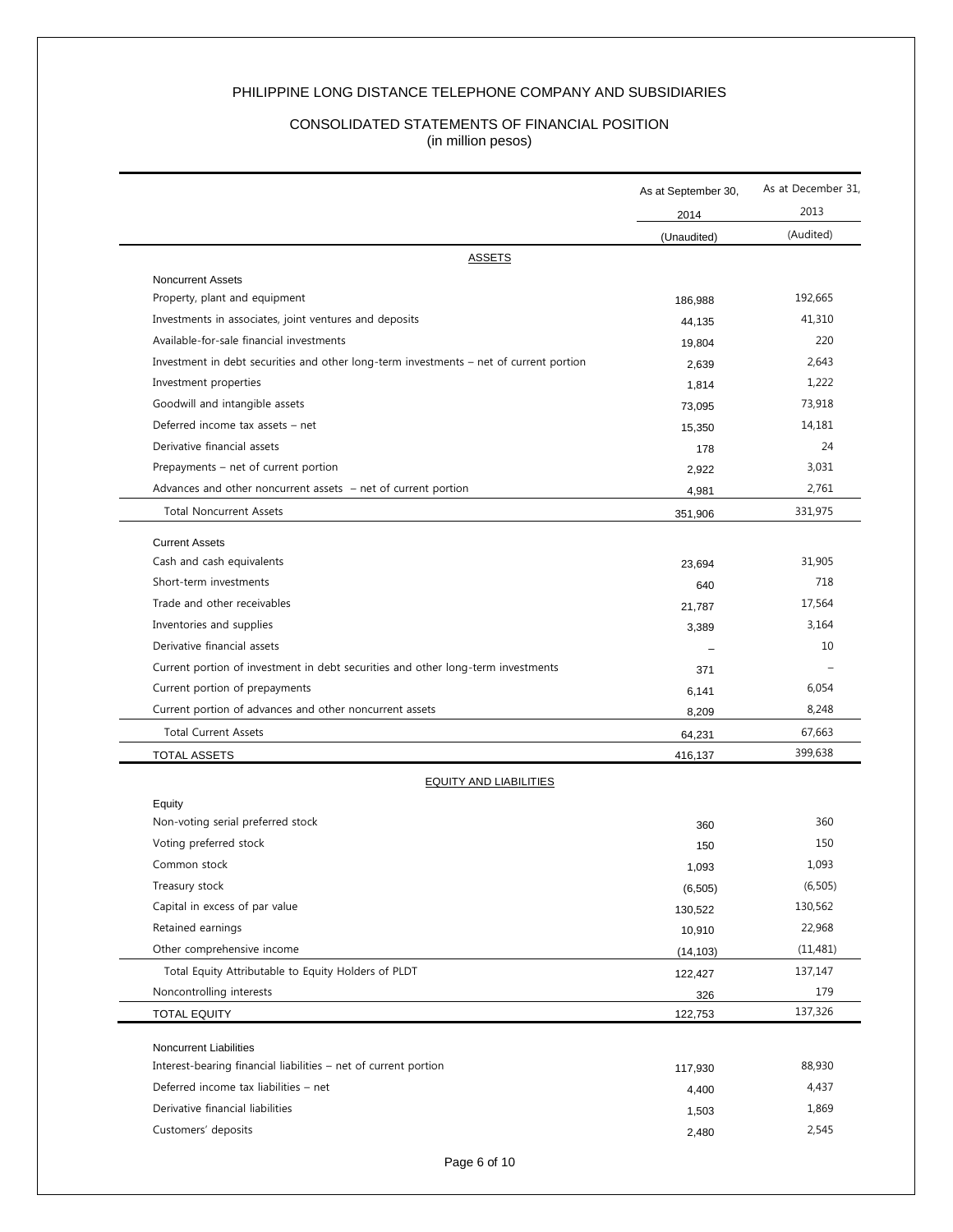| Pension and other employee benefits                       | 11,555  | 13,439  |
|-----------------------------------------------------------|---------|---------|
| Deferred credits and other noncurrent liabilities         | 19,710  | 22,045  |
| <b>Total Noncurrent Liabilities</b>                       | 157,578 | 133,265 |
| <b>Current Liabilities</b>                                |         |         |
| Accounts payable                                          | 32,288  | 34,882  |
| Accrued expenses and other current liabilities            | 83,769  | 74,256  |
| Current portion of interest-bearing financial liabilities | 14,779  | 15,171  |
| Provision for claims and assessments                      | 897     | 897     |
| Dividends payable                                         | 1,065   | 932     |
| Derivative financial liabilities                          | 209     | 105     |
| Income tax payable                                        | 2,799   | 2,804   |
| <b>Total Current Liabilities</b>                          | 135,806 | 129,047 |
| <b>TOTAL LIABILITIES</b>                                  | 293,384 | 262,312 |
| TOTAL EQUITY AND LIABILITIES                              | 416,137 | 399,638 |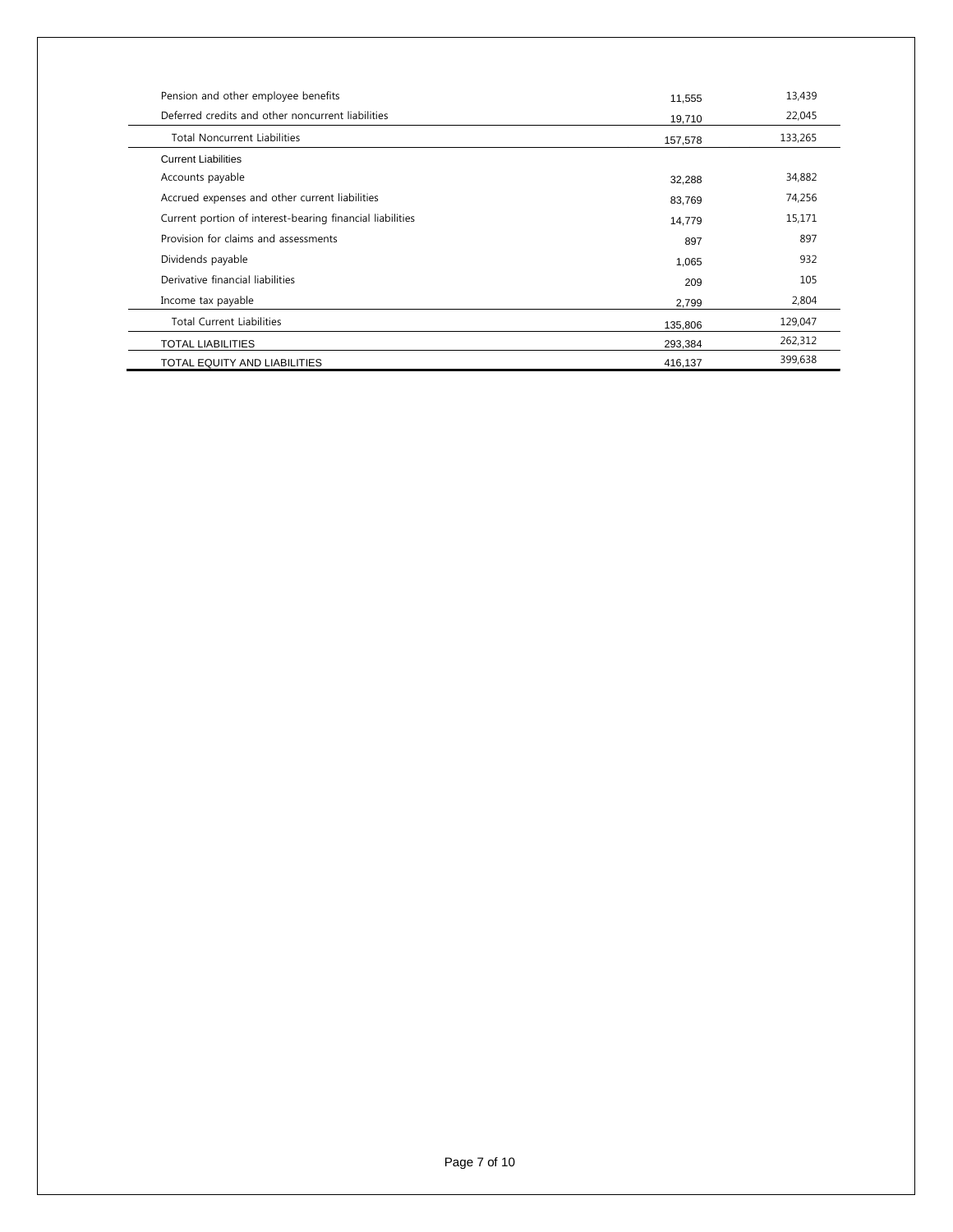#### PHILIPPINE LONG DISTANCE TELEPHONE COMPANY AND SUBSIDIARIES

### CONSOLIDATED INCOME STATEMENTS

For the Nine Months and Three Months Ended September 30, 2014 and 2013 (in million pesos, except earnings per common share amounts which are in pesos)

|                                                               | Nine Months Ended<br>September 30, |         |             | <b>Three Months Ended</b><br>September 30, |
|---------------------------------------------------------------|------------------------------------|---------|-------------|--------------------------------------------|
|                                                               | 2014                               | 2013    | 2014        | 2013                                       |
|                                                               |                                    |         | (Unaudited) |                                            |
| <b>REVENUES</b>                                               |                                    |         |             |                                            |
| Service revenues                                              | 122,910                            | 121,604 | 40,380      | 40,567                                     |
| Non-service revenues                                          | 4,360                              | 2,981   | 1,462       | 1,017                                      |
|                                                               | 127,270                            | 124,585 | 41,842      | 41,584                                     |
| <b>EXPENSES</b>                                               |                                    |         |             |                                            |
| Depreciation and amortization                                 | 21,897                             | 22,180  | 7,407       | 7,648                                      |
| Compensation and employee benefits                            | 15,777                             | 16,307  | 5,334       | 5,449                                      |
| Repairs and maintenance                                       | 10,952                             | 9,524   | 3,841       | 2,990                                      |
| Cost of sales                                                 | 10,180                             | 8,532   | 3,255       | 2,994                                      |
| Selling and promotions                                        | 7,905                              | 6,598   | 2,977       | 2,313                                      |
| Interconnection costs                                         | 7,866                              | 7,865   | 2,589       | 2,509                                      |
| Professional and other contracted services                    | 4,824                              | 4,544   | 1,441       | 1,712                                      |
| Rent                                                          | 4,754                              | 4,224   | 1,511       | 1,373                                      |
| Taxes and licenses                                            | 2,485                              | 2,625   | 538         | 884                                        |
| Asset impairment                                              | 1,816                              | 2,120   | 395         | 729                                        |
| Communication, training and travel                            | 1,724                              | 1,570   | 589         | 507                                        |
| Insurance and security services                               | 1,360                              | 1,252   | 454         | 409                                        |
| Amortization of intangible assets                             | 862                                | 736     | 288         | 283                                        |
| Other expenses                                                | 1,104                              | 1,141   | 372         | 313                                        |
|                                                               | 93,506                             | 89,218  | 30,991      | 30,113                                     |
|                                                               | 33,764                             | 35,367  | 10,851      | 11,471                                     |
| OTHER INCOME (EXPENSES)                                       |                                    |         |             |                                            |
| Equity share in net earnings of associates and joint ventures | 2,687                              | 2,308   | 604         | 803                                        |
| Interest income                                               | 567                                | 680     | 172         | 195                                        |
| Gains on derivative financial instruments - net               | 13                                 | 492     | 177         | 44                                         |
| Foreign exchange losses - net                                 | (741)                              | (2,004) | (1,200)     | (82)                                       |
| Financing costs - net                                         | (3,855)                            | (5,245) | (1, 357)    | (1, 918)                                   |
| Other income - net                                            | 4,268                              | 1,599   | 1,220       | 146                                        |
|                                                               | 2,939                              | (2,170) | (384)       | (812)                                      |
| INCOME BEFORE INCOME TAX FROM CONTINUING<br><b>OPERATIONS</b> | 36,703                             | 33,197  | 10,467      | 10,659                                     |
| PROVISION FOR INCOME TAX                                      | 8,766                              | 6,271   | 2,531       | 1,594                                      |
| NET INCOME FROM CONTINUING OPERATIONS                         | 27,937                             | 26,926  | 7,936       | 9,065                                      |
| NET INCOME FROM DISCONTINUED OPERATIONS                       |                                    | 2,069   |             | 206                                        |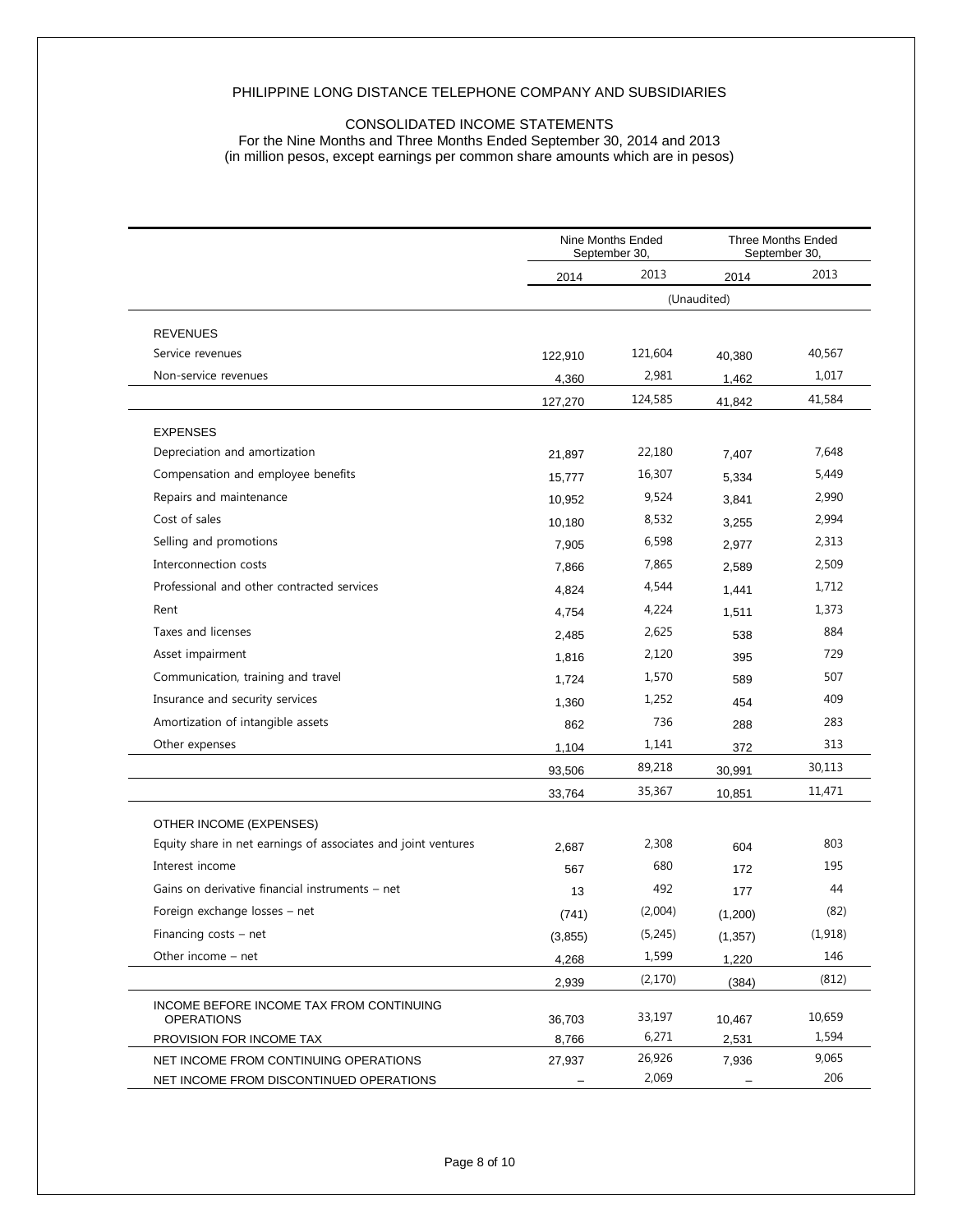| <b>NET INCOME</b>                                                             | 27,937 | 28,995 | 7,936 | 9,271 |
|-------------------------------------------------------------------------------|--------|--------|-------|-------|
| ATTRIBUTABLE TO:                                                              |        |        |       |       |
| Equity holders of PLDT                                                        | 27,957 | 28,954 | 7,934 | 9,247 |
| Noncontrolling interests                                                      | (20)   | 41     | 2     | 24    |
|                                                                               | 27,937 | 28,995 | 7,936 | 9,271 |
| Earnings Per Share Attributable to Common Equity Holders of PLDT              |        |        |       |       |
| Basic                                                                         | 129.19 | 133.81 | 36.65 | 42.72 |
| Diluted                                                                       | 129.19 | 133.81 | 36.65 | 42.72 |
| Equity Holders of PLDT                                                        |        |        |       |       |
| Earnings Per Share from Continuing Operations Attributable to Common<br>Basic | 129.19 | 124.23 | 36.65 | 41.76 |